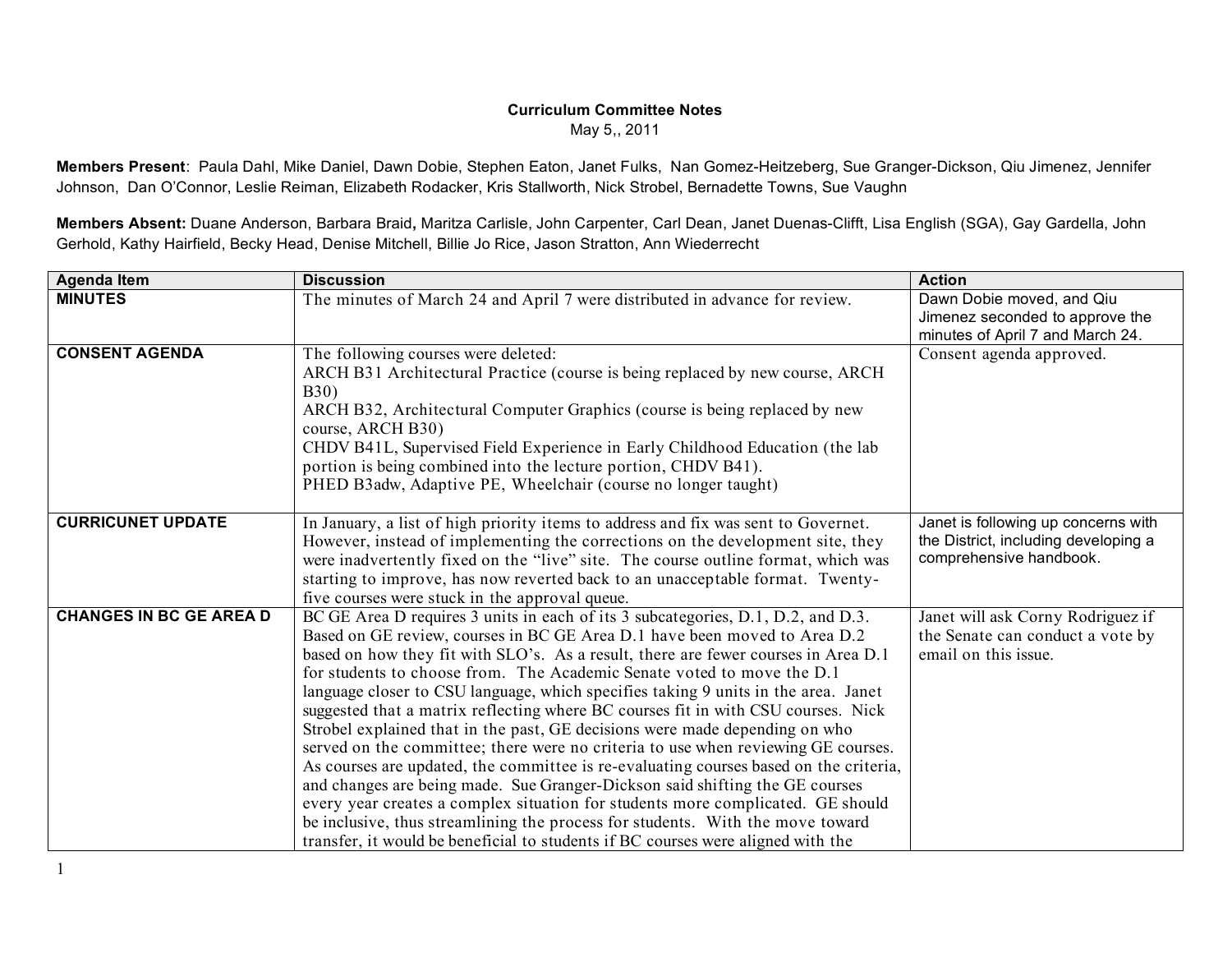|                                                    | CSU's. Nick stated that the old category 9 (Behavioral and Social Science) were                                                                                                                                                                                                                                                                                                                                                                                                                                                                                                                                                                                                                                                                                                                                                                                                                                                                                                                                                                                                                                                                                                                                                                                                                                                                                                                                                                                                                                                                                             |                                                                                                                                                                                                                                                                                                                                                                                                                                                                                                                                                                                                                                                   |
|----------------------------------------------------|-----------------------------------------------------------------------------------------------------------------------------------------------------------------------------------------------------------------------------------------------------------------------------------------------------------------------------------------------------------------------------------------------------------------------------------------------------------------------------------------------------------------------------------------------------------------------------------------------------------------------------------------------------------------------------------------------------------------------------------------------------------------------------------------------------------------------------------------------------------------------------------------------------------------------------------------------------------------------------------------------------------------------------------------------------------------------------------------------------------------------------------------------------------------------------------------------------------------------------------------------------------------------------------------------------------------------------------------------------------------------------------------------------------------------------------------------------------------------------------------------------------------------------------------------------------------------------|---------------------------------------------------------------------------------------------------------------------------------------------------------------------------------------------------------------------------------------------------------------------------------------------------------------------------------------------------------------------------------------------------------------------------------------------------------------------------------------------------------------------------------------------------------------------------------------------------------------------------------------------------|
|                                                    | collapsed into Area D. He is okay with the idea of collapsing D.1 and D.2 and                                                                                                                                                                                                                                                                                                                                                                                                                                                                                                                                                                                                                                                                                                                                                                                                                                                                                                                                                                                                                                                                                                                                                                                                                                                                                                                                                                                                                                                                                               |                                                                                                                                                                                                                                                                                                                                                                                                                                                                                                                                                                                                                                                   |
|                                                    | keeping D.3.                                                                                                                                                                                                                                                                                                                                                                                                                                                                                                                                                                                                                                                                                                                                                                                                                                                                                                                                                                                                                                                                                                                                                                                                                                                                                                                                                                                                                                                                                                                                                                |                                                                                                                                                                                                                                                                                                                                                                                                                                                                                                                                                                                                                                                   |
| <b>TRANSFER MODEL</b><br><b>CURRICULUM (TMC'S)</b> | BC has submitted application for transfer degrees for Communication Studies,<br>Psychology and Sociology. Janet shared copies of some of the feedback to these<br>proposals from the State Chancellor's Office. All of our degree titles were rejected<br>during the first level of review. She asked the committee to read comments<br>regarding the Communication Studies proposal. The feedback centered on adjusting<br>the total units for the major. The transfer degree units cannot exceed 60. At the<br>last meeting it was suggested that Janet work with the Communication Department<br>to create a back-up plan in the event that adjustments need to be made to the<br>degree proposal during the summer. One of the courses submitted for the degree<br>had not been taught for several years and had not been updated since 1989.<br>Following a series of emails with the department, Janet met with A. Todd Jones,<br>and revisions to the proposal were submitted. Since then, the proposal has been<br>rejected again. Janet is working with the department to make further adjustments<br>so it can be submitted for another review.<br>A discussion ensued about the importance of updating curriculum and how to move<br>forward to improve this process. There was consensus that all curriculum should be<br>up to date. How much curriculum is reasonable was questioned. The idea of<br>starting with the most out-of-date courses was suggested. Janet suggested that a<br>small group get together and have a process in place on opening day. | Paula Dahl said that if curriculum<br>has not been updated within the<br>last six years, the course should not<br>be scheduled. Nick Strobel<br>seconded.<br>The motion was clarified-- the<br>Curriculum Committee is going to<br>create a process which requires all<br>curriculum to be updated within six<br>years or it will be removed from<br>the catalog. The motion was<br>restated: If you do not update your<br>courses within the last six years,<br>courses will be removed from the<br>catalog. Motion passed<br>unanimously.<br>Sue Granger-Dickson volunteered<br>to follow up degree proposal<br>concerns with the Communication |
| <b>TMC APPROVAL PROCESS</b>                        | Copies of an approval process for the transfer degrees were distributed. Dawn<br>Dobie suggested adding an acronym glossary.                                                                                                                                                                                                                                                                                                                                                                                                                                                                                                                                                                                                                                                                                                                                                                                                                                                                                                                                                                                                                                                                                                                                                                                                                                                                                                                                                                                                                                                | Department.<br>Janet will send the process to the<br>department chairs and work on<br>adding a glossary.                                                                                                                                                                                                                                                                                                                                                                                                                                                                                                                                          |
| <b>TMC TEMPLATE FOR MATH</b>                       | Copies of a proposal for a Math Transfer Degree were distributed. The committee<br>reviewed the narrative requirements. Janet said that our math courses have been<br>updated in CurricUNET and are approved for C-ID numbers. Courses not approved<br>for C-ID have to be audited for transferability. The CSU's have put comments in<br>ASSIST such as "lower division courses meet course content requirements only. No<br>upper division credit will be granted." Janet said that SB1440 will remove those<br>comments, and as soon as those courses are in the degree, they will count towards<br>the major.                                                                                                                                                                                                                                                                                                                                                                                                                                                                                                                                                                                                                                                                                                                                                                                                                                                                                                                                                           | Nick Strobel moved, and Sue<br>Granger-Dickson seconded, to send<br>the Math Transfer Degree proposal<br>forward.                                                                                                                                                                                                                                                                                                                                                                                                                                                                                                                                 |
| <b>PROGRAM UPDATE</b>                              | The department chairs have been asked to enter their degrees and certificates into<br>CurricUNET as part of the annual program update. The CurricUNET program<br>component includes a program description. Many of our degrees and certificates<br>do not have a descriptive statement in the catalog. A list of programs, degrees and<br>certificates was distributed, and those programs which have been updated through                                                                                                                                                                                                                                                                                                                                                                                                                                                                                                                                                                                                                                                                                                                                                                                                                                                                                                                                                                                                                                                                                                                                                  | Janet will send another reminder to<br>chairs to update their programs<br>through CurricUNET.                                                                                                                                                                                                                                                                                                                                                                                                                                                                                                                                                     |